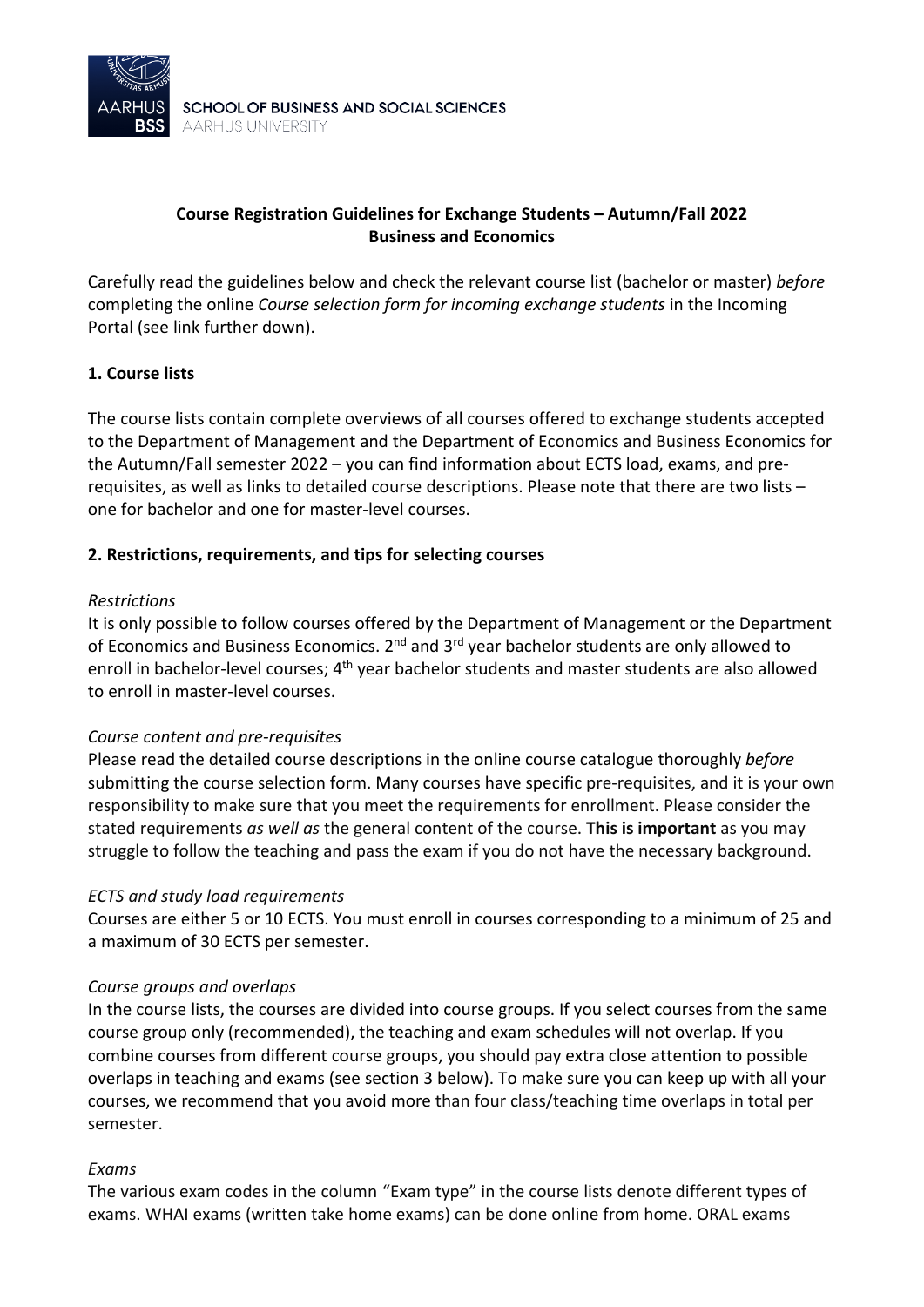require that you are physically present in Aarhus, but you can apply to do exam online from home if you need to leave Denmark before the exam to start the Spring semester at your home university. Unless stated otherwise, all other exams are on-site exams that require physical presence in Aarhus – some take place in December, some in January.

# **3. Timetables and course overlaps**

You should pay close attention to course timetables and exam dates to avoid overlaps – especially if you want to take courses from different course groups.

From April 28 you can access the teaching timetable for each course via [AU's online timetable](https://studerende.au.dk/en/it-support/timeplanner-timetableaudk/)  [management system.](https://studerende.au.dk/en/it-support/timeplanner-timetableaudk/) Select "Adding timetables for modules" in the drop-down menu and follow the link and the instructions. You should look for courses that says E22 (Autumn/Fall 2022). Confused? Check out the instructional [video](https://studerende.au.dk/en/studies/subject-portals/business-administration/teaching/timetables-business-administration) (right hand side of the website: "Check for overlapping classes").

From April 28 you will also be able to see exam dates for all courses, so if you wish to select courses from different course groups, please remember to check if you have overlapping exam schedules. In case of overlapping schedules, you must re-consider your study plan to avoid overlaps. Once published, you can find the exam dates for Winter exams 2022 (in Dec-Jan) on the online Study Portal by following the links below:

[Business Administration](https://studerende.au.dk/en/studies/subject-portals/business-administration/examination/exam-schedules/) **Economics** 

**4. Selecting courses and submitting the** *Course selection form for incoming exchange students*

Between April 19 and May 1 (midnight) you can access the course selection form in the [Incoming](https://au.moveon4.de/form/5d691a8b5c5ce77d2613b642/eng)  [Portal.](https://au.moveon4.de/form/5d691a8b5c5ce77d2613b642/eng) In the course selection form, you will be asked to identify your Stay (only one option) and choose your Faculty – your Faculty is: Aarhus BSS

When filling in the form, *please list courses adding up to a total of 60 ECTS*. You will only be registered for 25-30 ECTS, but as courses might get cancelled or be full you are required to add back up courses. Select your courses in order of priority, so that your first priority is Course 1, second priority is Course 2, etc.

## *Choosing courses in the online course selection form*

- Choose "UVA STADS Code" in the Filter.
- Type in the "UVA STADS code" from the course list in the search field.
- Confirm the chosen course.
- Choose courses worth a total of 60 ECTS.
- Submit your course selection form.

# **The deadline for submitting the course selection form is: May 1 (midnight), 2022. Once you have submitted the course selection form, you cannot make changes to your selection.**

## *Admission to courses*

You are not guaranteed admission to courses. If a course is full (places on courses with limited capacity will be randomly allocated) or if you do not meet the pre-requisites, you will be enrolled in another course from your course selection form. You will be enrolled in courses corresponding to 25-30 ECTS.

You will be notified by email in early June when the course registration procedure has been completed and you can see your course enrollments online.